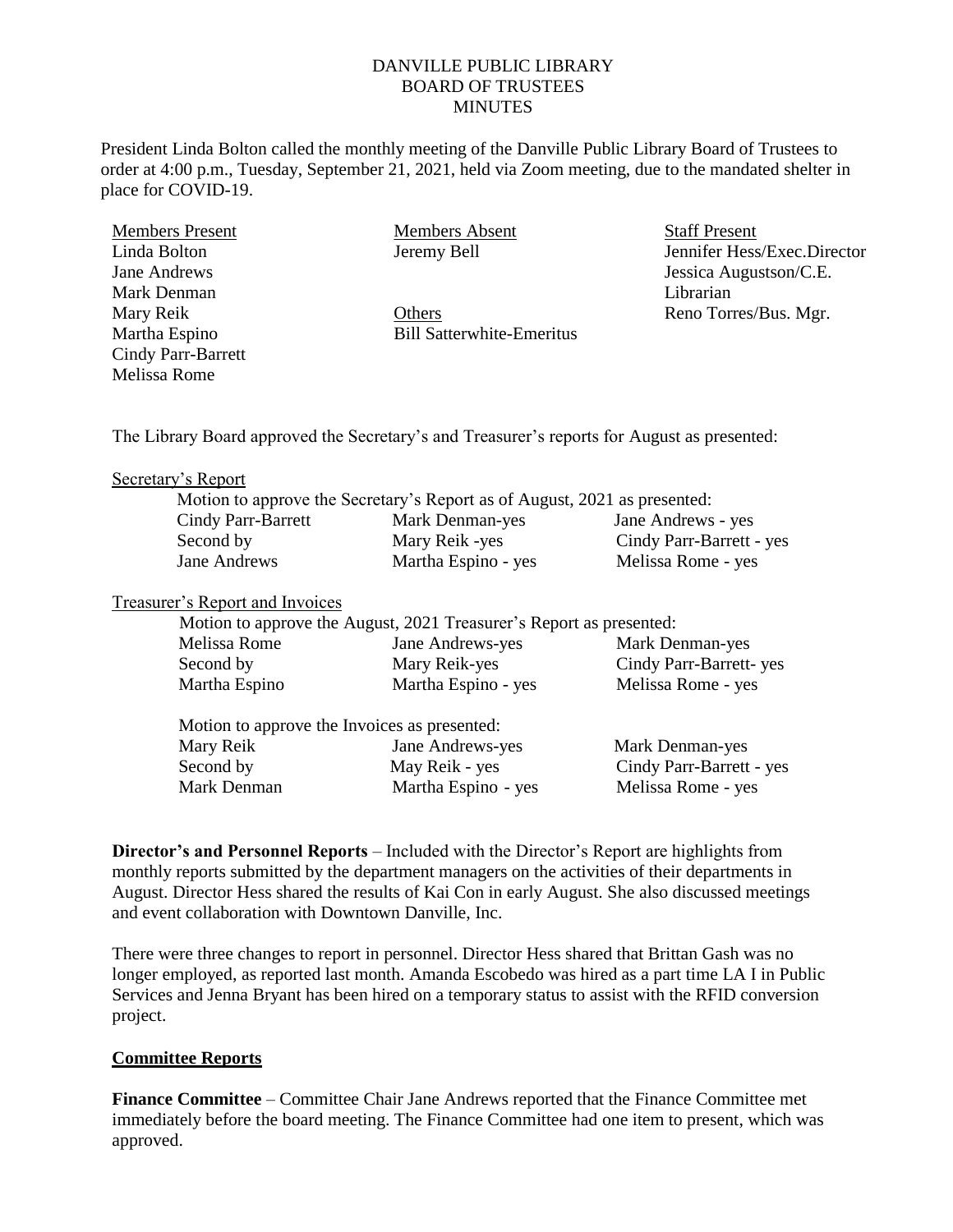Page 2 September 21, 2021 Board Minutes

That the Danville Public Library Board approve the transfer of \$ 8,975 from the Building Fund to the General Fund to cover the cost of the parking lot restriping and resealing project.

| Motion to approve the Invoices as presented: |                     |
|----------------------------------------------|---------------------|
| Melissa Rome                                 | Jane Andrews - yes  |
| Second by                                    | May Reik - yes      |
| Mary Reik                                    | Martha Espino - yes |

Mark Denman - yes Cindy Parr-Barrett - yes Melissa Rome - yes

The Finance Committee's next meeting will be held on Tuesday, October 19, 2021, at 3:45 p.m., Second Floor Conference Room

**Policy Committee** – Committee Chair Cindy Parr-Barret reported that Policy Committee had seven items to present, which were approved:

That the Danville Public Library Board approve changes to the Codes listed below in the Employment section of the handbook.

5130 Working Hours 5190 Employment of Relatives

|              | Motion to approve the Invoices as presented: |                          |
|--------------|----------------------------------------------|--------------------------|
| Jane Andrews | Jane Andrews - yes                           | Mark Denman - yes        |
| Second by    | May Reik - yes                               | Cindy Parr-Barrett - yes |
| Mark Denman  | Martha Espino - yes                          | Melissa Rome - yes       |

That the Danville Public Library Board approve changes to the Codes listed below in the Leaves of Absence section of the handbook, including one additional Code.

5320 Family Leave 5340 Vacation Leave 5350 Personal Leave 5370 Jury Duty or Required Court Appearance Leave 5375 Voting Leave 5345 Unpaid Personal Time Off For Part-Time Staff

| Motion to approve the Invoices as presented: |                     |                          |  |
|----------------------------------------------|---------------------|--------------------------|--|
| Mary Reik                                    | Jane Andrews - yes  | Mark Denman - yes        |  |
| Second by                                    | May Reik - yes      | Cindy Parr-Barrett - yes |  |
| Melissa Rome                                 | Martha Espino - yes | Melissa Rome - yes       |  |

That the Danville Public Library Board approve changes to the Code listed below in the Employee Benefits section of the handbook.

5410 Paid Holidays

Motion to approve the Invoices as presented: Jane Andrews Jane Andrews - yes Mark Denman - yes Second by May Reik - yes Cindy Parr-Barrett - yes Mary Reik Martha Espino - yes Melissa Rome - yes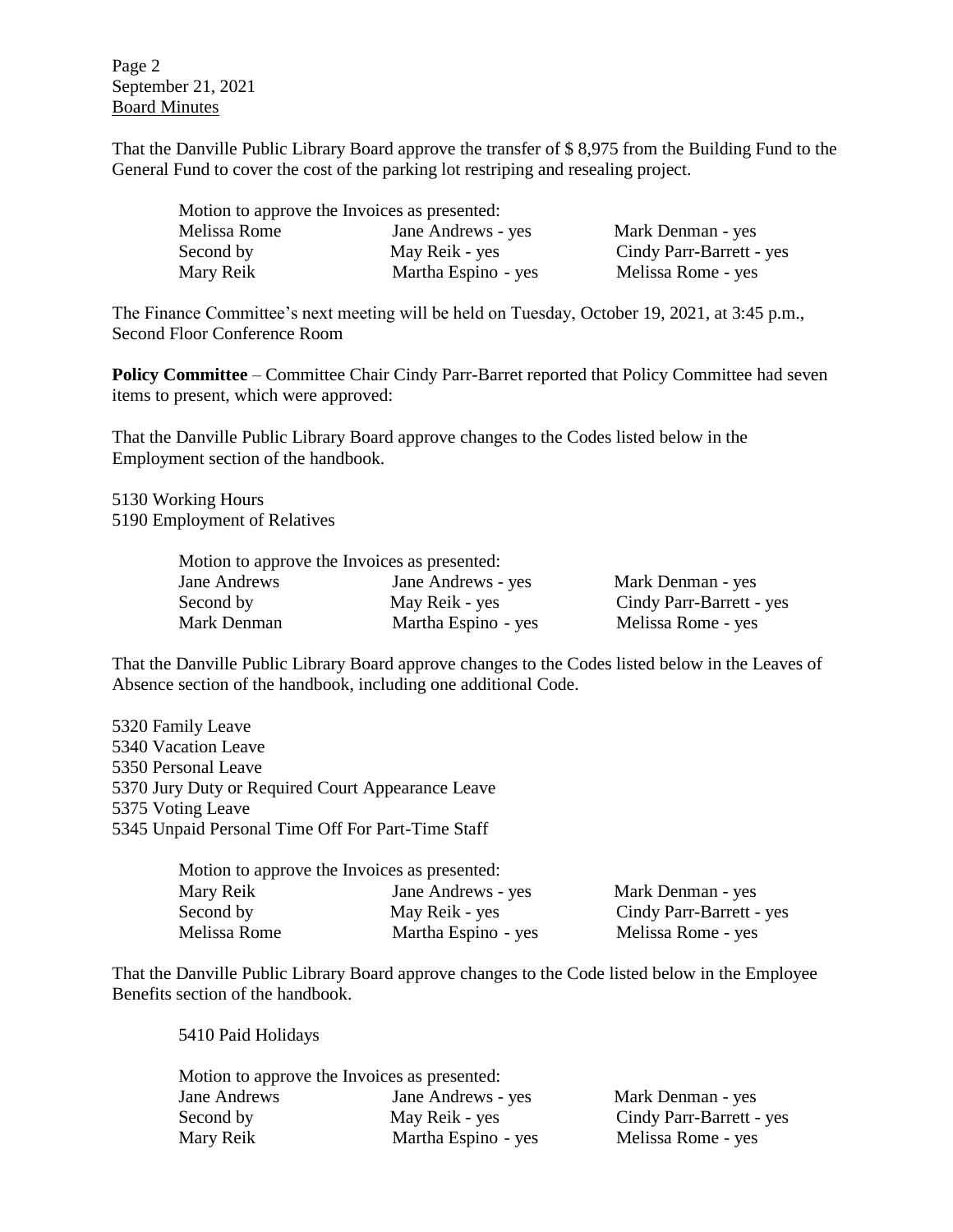Page 3 September 21, 2021 Board Minutes

That the Danville Public Library Board approve changes to the Codes listed below in the Employee Responsibilities section of the handbook**.** 

5510 Personal Appearance/Dress Code 5515 Appearance of the Library and Workspaces 5534 Library Keys 5536 Garnishments 5538 Employee Name Tags 5570 Personal Telephone Calls

|              | Motion to approve the Invoices as presented: |                          |
|--------------|----------------------------------------------|--------------------------|
| Mark Denman  | Jane Andrews - yes                           | Mark Denman - yes        |
| Second by    | May Reik - yes                               | Cindy Parr-Barrett - yes |
| Melissa Rome | Martha Espino - yes                          | Melissa Rome - yes       |

That the Danville Public Library Board approve changes to the Codes listed below in the Termination of Employment section of the handbook.

5850 Suspension or Dismissal for Cause 5855 Disciplinary Action 5840 Abandonment of Position

|              | Motion to approve the Invoices as presented: |                          |
|--------------|----------------------------------------------|--------------------------|
| Jane Andrews | Jane Andrews - yes                           | Mark Denman - yes        |
| Second by    | May Reik - yes                               | Cindy Parr-Barrett - yes |
| Mary Reik    | Martha Espino - yes                          | Melissa Rome - yes       |

That the Danville Public Library Board approve changes to Code 3330: Fines and Fees.

|             | Motion to approve the Invoices as presented: |                          |
|-------------|----------------------------------------------|--------------------------|
| Mary Reik   | Jane Andrews - yes                           | Mark Denman - yes        |
| Second by   | May Reik - yes                               | Cindy Parr-Barrett - yes |
| Mark Denman | Martha Espino - yes                          | Melissa Rome - yes       |

That the Danville Public Library Board approve changes and implementation of temporary policy manual in response to COVID-19 pandemic.

|              | Motion to approve the Invoices as presented: |                          |
|--------------|----------------------------------------------|--------------------------|
| Melissa Rome | Jane Andrews - yes                           | Mark Denman - yes        |
| Second by    | May Reik - yes                               | Cindy Parr-Barrett - yes |
| Mark Denman  | Martha Espino - yes                          | Melissa Rome - yes       |

The Policy Committee's next meeting will be held on Tuesday, November 9, 2021 at 4:15 p.m. Second Floor Conference Room

**Building Committee** – Committee Chair Melissa Rome reported that the Building Committee had no action items to present.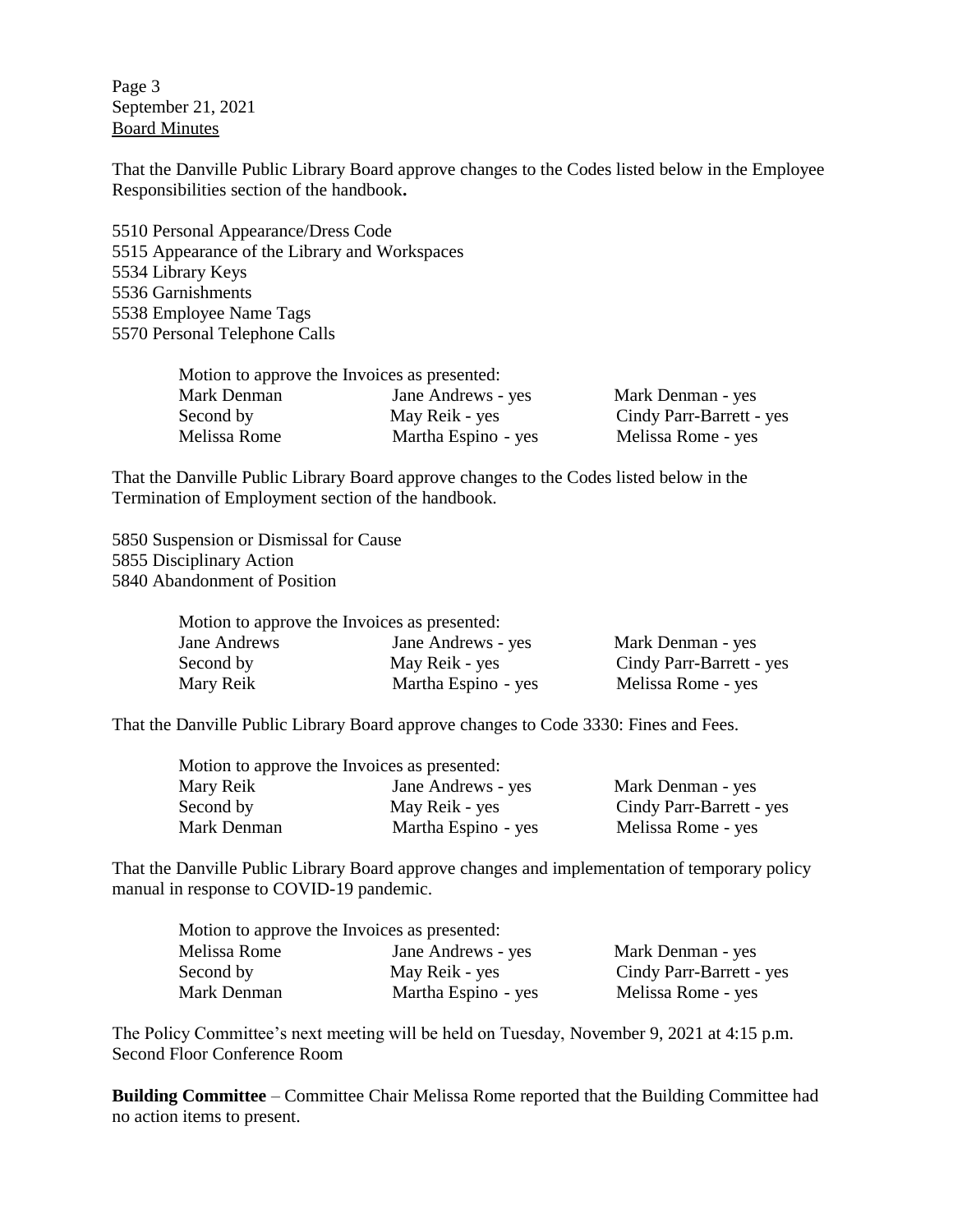Page 4 September 21, 2021 Board Minutes

The Building Committee's next meeting will be held on Tuesday, October 12, 2021, at 4:15 p.m., Second Floor Conference Room.

## **Old Business**

 $\Box$  Patron assistance in Reference

o Director Hess updated the Board on conversations regarding the two separate issues of patrons needing assistance with social security forms and also online registration for school. She wrote letters to the State and US Senators regarding the social security issues and received a response from Senator Duckworth's office as well as communication from Senator

Bennett's office. After a conversation with Dr. Yacobi at District 118, Director Hess was able to inform staff on the various ways the District makes themselves available to assist parents and next year, they should direct parents back to the District.

### $\Box$  Bookmobile

o Director Hess shared that she was in conversations with Pubic Services Manager Johnson Flanagan and Foundation Director Peter Blackmon regarding the possible purchase of a prefabricated Bookmobile. As such, Director Hess and Director Blackmon will be pursuing local grants and partnerships to raise funding for a prefabricated Bookmobile.

### **New Business**

## **Request for Quotes: Microfilm Digitization**

o Director Hess shared that both a recent increase in genealogy requests as well as staffing challenges have brought the need to digitize microfilm back to the forefront. She is working with Reference Librarian Taylor Anderson and Technology Manager Josh Pryle on a Request for Quotes from digitization companies.

### **Intergovernmental Agreement: Danville School District 118**

o Based on initial conversations with Dr. Yacobi and DHS Librarian Shannon Bicknell, Director Hess and Public Services Manager Johnson Flanagan are developing an Intergovernmental Agreement with District 118 that would ensure library cards for all District 118 students so long as the District would cover costs of lost/damaged items. This agreement will be presented to the Library Board for approval before being presented to the School Board.

## **Request for Bid: Westside Doors**

o The initial quote received to replace the west side doors is just over the threshold that a request for bids will need to be advertised. This project is being funding by the Live and Learn Construction grant from the State. Director Hess is finalizing the request and will publish soon.

# **Closed Session**

There was no need for a closed session.